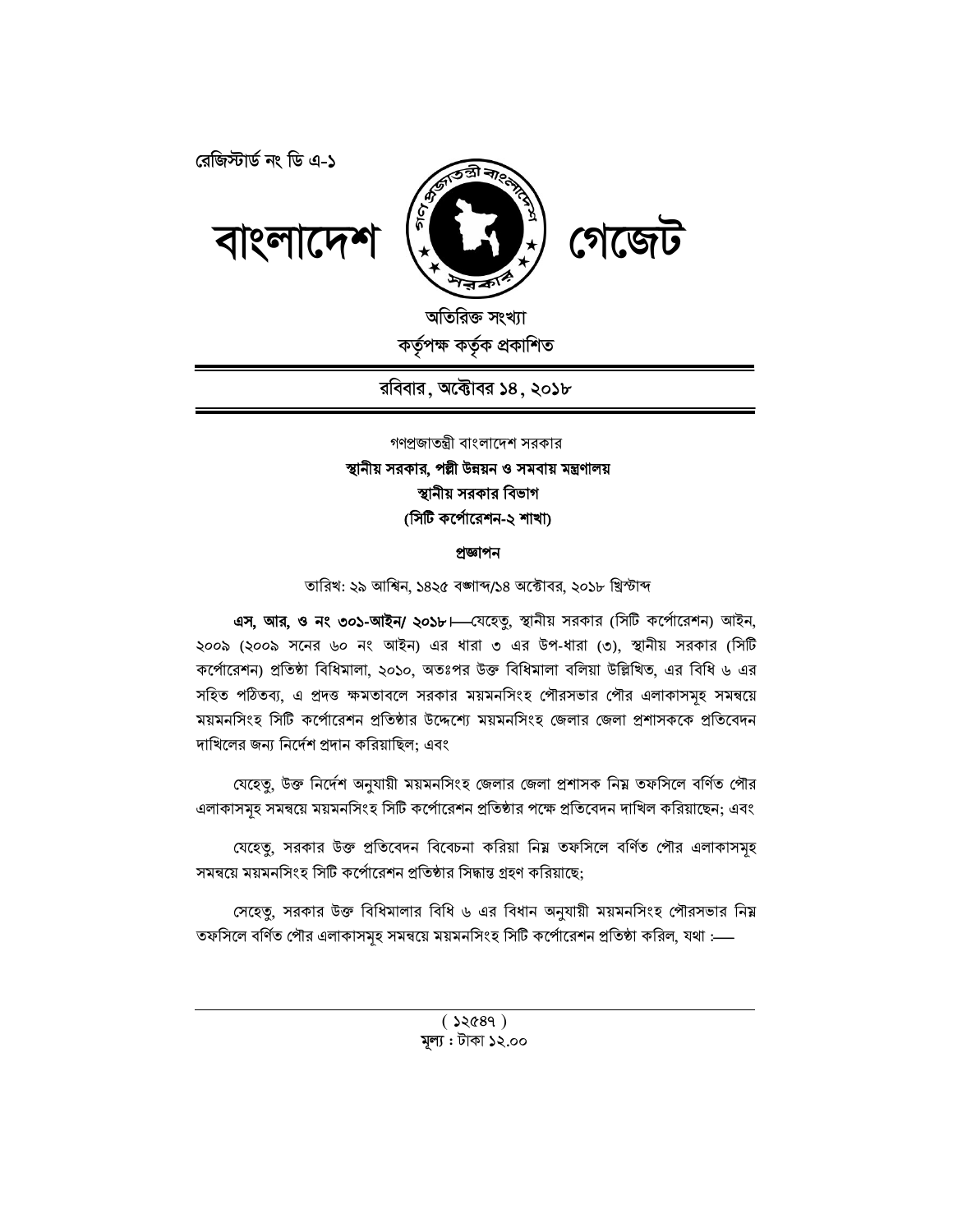### তফসিল

### ময়মনসিংহ সিটি কর্পোরেশন

নিয়বর্ণিত এলাকাসমূহ ময়মনসিংহ সিটি কর্পোরেশনের অন্তর্ভুক্ত হইবে:

সীমানা :

- উত্তরে: মৌজা-পাড়ালক্ষীর আলগী, জে. এল নং ৫১, মৌজা-দুর্গাপুর, জে. এল নং ৪৯, মৌজা-ভবানীপুর, জে. এল নং ৪৮, মৌজা-লক্ষীপুর, জে. এল নং ৭৯, মৌজা-চরহরিপুর, জে. এল নং ৮০, মৌজা-বাজিতপুর, জে. এল নং ৮২।
- দক্ষিণে : মৌজা-দরি ভাবখালী, জে. এল নং ১২৬, মৌজা-বড়বিলারপাড়, জে. এল নং ১২৩, মৌজা-ঘাগড়া, জে. এল নং ১০৮, মৌজা-দাপুনিয়া, জে. এল নং ১০৬।
- মৌজা-রাঘবপুর, জে. এল নং ৮৯, মৌজা-ফুলিয়ামারীর চর, জে. এল নং ৯২, পূর্বে : মৌজা-চরনিলক্ষিয়া, জে. এল নং ৯৩।
- পশ্চিমে: মৌজা-কালিকাপুর, জে. এল নং ৬৮, মৌজা-রহমতপুর, জে. এল নং ৬৭, মৌজা-মাইজবাড়ী, জে. এল নং ৬৩, মৌজা-মির্জাপুর, জে. এল নং ৬০, মৌজা-তারাগাই, জে. এল নং ৫৪, মৌজা-জেলখানারচর, জে. এল নং ৫২।

ময়মনসিংহ সিটি কর্পোরেশনের অন্তর্ভুক্ত এলাকাসমূহের মৌজা, জে.এল নং ও আর.এস দাগ নং সমূহ নিম্নরূপ, যথা:-

| ক্ৰমিক <br>নং | মৌজার<br>নাম      | জে.এল. নং<br>(আর.এস) । | দাগ নং<br>(আর.এস রেকর্ড অনুযায়ী )                                                                                                                                                                                                                                                                                                                                                                                                                                                                                                                                                                                                                                                                                                                                                                                                                                                                                                                                    | মৌজার<br>আয়তন<br>(একর) | মন্তব্য         |
|---------------|-------------------|------------------------|-----------------------------------------------------------------------------------------------------------------------------------------------------------------------------------------------------------------------------------------------------------------------------------------------------------------------------------------------------------------------------------------------------------------------------------------------------------------------------------------------------------------------------------------------------------------------------------------------------------------------------------------------------------------------------------------------------------------------------------------------------------------------------------------------------------------------------------------------------------------------------------------------------------------------------------------------------------------------|-------------------------|-----------------|
| $\mathcal{L}$ | ময়মনসিংহ<br>টাউন | ৭৬                     | $5-8$ , b-২০, ১০১-১৩৫, ২০১-২৩৮, ২৪০-২৬৮,<br>৩০১-৩৩৩, ৪০১-৪১৪, ৫০১-৫০২, ৫৫১, ৬০১-<br>$\psi$ ob, $\psi$ Es, $\psi$ Eo- $\psi$ $\psi$ b, 9Es-9 $\psi$ b, bos-bs8,<br>৯০১-১১৯৫, ১১৯৭-১২২৩, ১২২৫-১২৫৫, ১২৫৭-<br>১২৭৪, ১২৭৬-১২৮০, ১২৮২-১৩০২, ১৪৬০-১৪৮০,<br>১৫০১-১৫৪৯, ২০০১-২০৩৩, ২২০১-২৪১০, ২৭০১-<br>২৭১৩, ২৭১৫-২৭৪২, ২৮০১-২৯৭৪, ৩১০১-৩১৫৮, ।<br>  ৩১৬০-৩৪১৬,   ৩৪১৮-৩৫১০,   ৩৭০১-৩৮৪৪,   ৮৩৩.৮০৭৬ <br>$0+8$ ৬-৩৯৭১, ৩৯৭৩-8০8২, 8৩০১-8৩৯৭,<br>$800$ ১-8৬৬9, 8৬৬৯, 8৯০১-008৩, 0080-<br>$\alpha$ obo, $\alpha$ ২০১-৫৩০১, $\alpha$ ৫০১-৫৫৫৯, ৫৫৬১-<br>$6400, 66666900, 60056008, 6009-$<br>$\frac{1}{28}$ $\frac{1}{28}$ $\frac{1}{28}$ $\frac{1}{28}$ $\frac{1}{28}$ $\frac{1}{28}$ $\frac{1}{28}$ $\frac{1}{28}$ $\frac{1}{28}$ $\frac{1}{28}$ $\frac{1}{28}$ $\frac{1}{28}$ $\frac{1}{28}$ $\frac{1}{28}$ $\frac{1}{28}$ $\frac{1}{28}$ $\frac{1}{28}$ $\frac{1}{28}$ $\frac{1}{28}$ $\frac{1}{28}$<br>900১-9১৮৩, 9৩0১-9৩৩৮, 9৩80-98১৬,<br>9856-9052, 9905-6006, 6905-6669, |                         | সাকুল্য<br>মৌজা |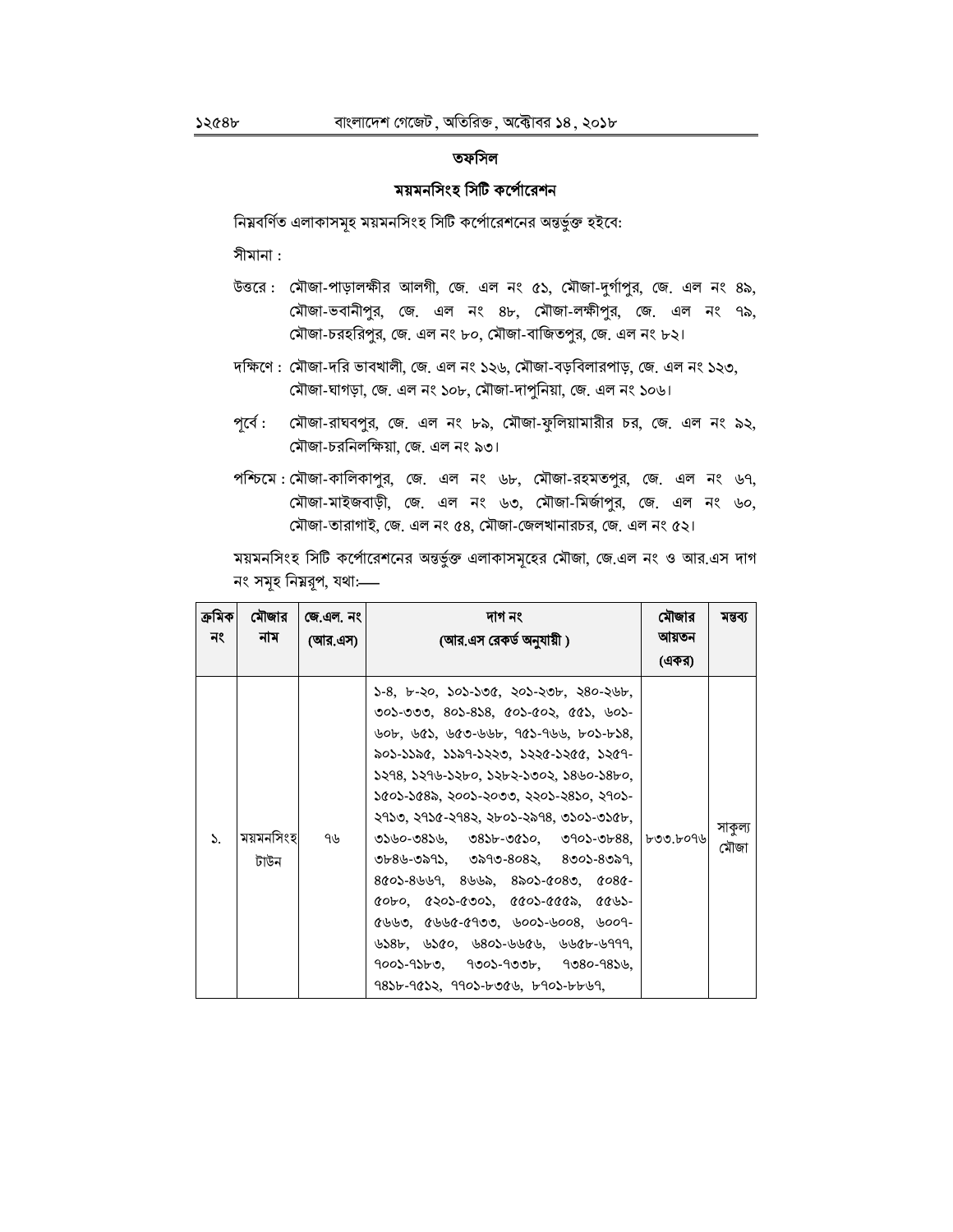বাংলাদেশ গেজেট, অতিরিক্ত, অক্টোবর ১৪, ২০১৮

ক্ৰমিক মৌজার জে.এল. নং দাগ নং মৌজার মন্তব্য আয়তন নং নাম (আর.এস) (আর.এস রেকর্ড অনুযায়ী) (একর)  $5509 - 5580.$ ৮৯০১-৮৯৫০. ৮৯৫১-৯১৩৫, ৯৩০১-৯৪৪৩, ৯৮০১-৯৯৯০, ১০২০১-১০৫৮০, ১১২০১-১১২২২, ১১৩০১-১১৪৩৯, ১১৬০১-১১৮৭৬, ১২২০১-১২৩৮৫, ১২৭০১-১২৮৯৮, ১২৯০০-১২৯০৫, ১২৯৩১-১২৯৯৪, ১৩০০১-১৩৩৬৯,  $50905 - 50965$ ,  $50960 - 50966$ ,  $50966 -$ ১৩৭৬৯,  $50995 - 5800$ a, ১৪৩০১-১৪৫০৩, ১৪৬০১-১৪৬২২, ১৪৭০১, ১৪৭০২, ১৪৭০৪- $58b$  $b$ c,  $58b$  $b$ 9- $5850$ 9, ১৫৩০১-১৫৩৫৭. ১৫৬০১-১৫৬৬২, ১৬০০১-১৬০১৬। গোহাইল  $020.0558$ সাকুল্য ২.  $98$ ১-98, ১০১-১90, ১90-২৫৩, ২৫৫, ২৫৬, ৩০১-কান্দি মৌজা  $8b3, 603-66b, 690-b88, b89-3b9, 5093-$ ১৩৭২, ১৪২১-১৪৮০, ১৫০১-১৫৪৬, ১৬০১-১৭১৪, ১৯০১-১৯৭৯, ২১০১-২২১৬, ২৩০১-২৫৫৬, ২৬০১-২৭৩০, ২৮০১-৩০৬২, ৩১০১-৩২৫৫। ৩. গলগন্ডা ৭২ ১-88, 8৬-১8১ ৩০১-8৬৬, ৬০১-৬৭০, ৯০১-৯৪৩, ২১৫.১৮৮৫ সাকুল্য মৌজা ১১০১-১১৩২, ১২০১-১৪৭১, ১৮০১-১৯৫৪, ২৪০১-২৫২১, ৩০০১-৩০৯০, ৩৪০১-৩৫১৬, ৩৫১৮, ৩৫১৯। বলাশপুর 8. ৯৯  $5-6, b-3, 205-220, 220-000, 005-055,$ ৩৪৩.৩৭২৮ সাকুল্য মৌজা 905-966, 5005-5568, 5005-5602, 2005-২০৮৫, ২০৮৯-২০৯১, ২০৯৩-২০৯৬, ২০৯৮-২১০৭, ২৫০১-২৬১১, ৩০০১-৩০১৬, ৩৫০১- $0692, 0698-0922, 8002-8282, 8002-$ 8495, 6005-6502, 6605-6458, 4005-4525, ৬৫০১-৬৬০১। কাশর সাকুল্য ¢. ٩¢  $5-56$ ,  $505-505$ ,  $555-505$ , 005-009, 050,  $298.58$ মৌজা  $0.55, 0.58, 80.588, 60.5400, 80.580$  $5005 - 5508$ ,  $5506 - 5596$ ,  $5605 - 5656$ , ১৮০১-১৮২৩, ২০০১-২২০১, ২২০৪-২২০৭, ২২০৯- $3359, 380$ -3809, 3609-3909, 9009-৩০২৫, ৩০২৭-৩০৮০। ভাটিকাশর সাকল্য ৬.  $505$  $5-88$ ,  $505-568$ ,  $805-885$ ,  $605-669$ ,  $665-$ ১৫৩.৮৯৬ মৌজা  $92b, 900 - 902, 908 - 909, 2003 - 2503,$ ২৫০১-২৫০৯, ২৫১৮-২৫৮৫, ৩০০১-৩১৯৩, ৩১৯৭-৩২১৫, ৩৫০১-৩৫৬৩, ৪০০১-৪০৫১,  $800$ - $8$ ৬৯২,  $000$ ১- $0.801$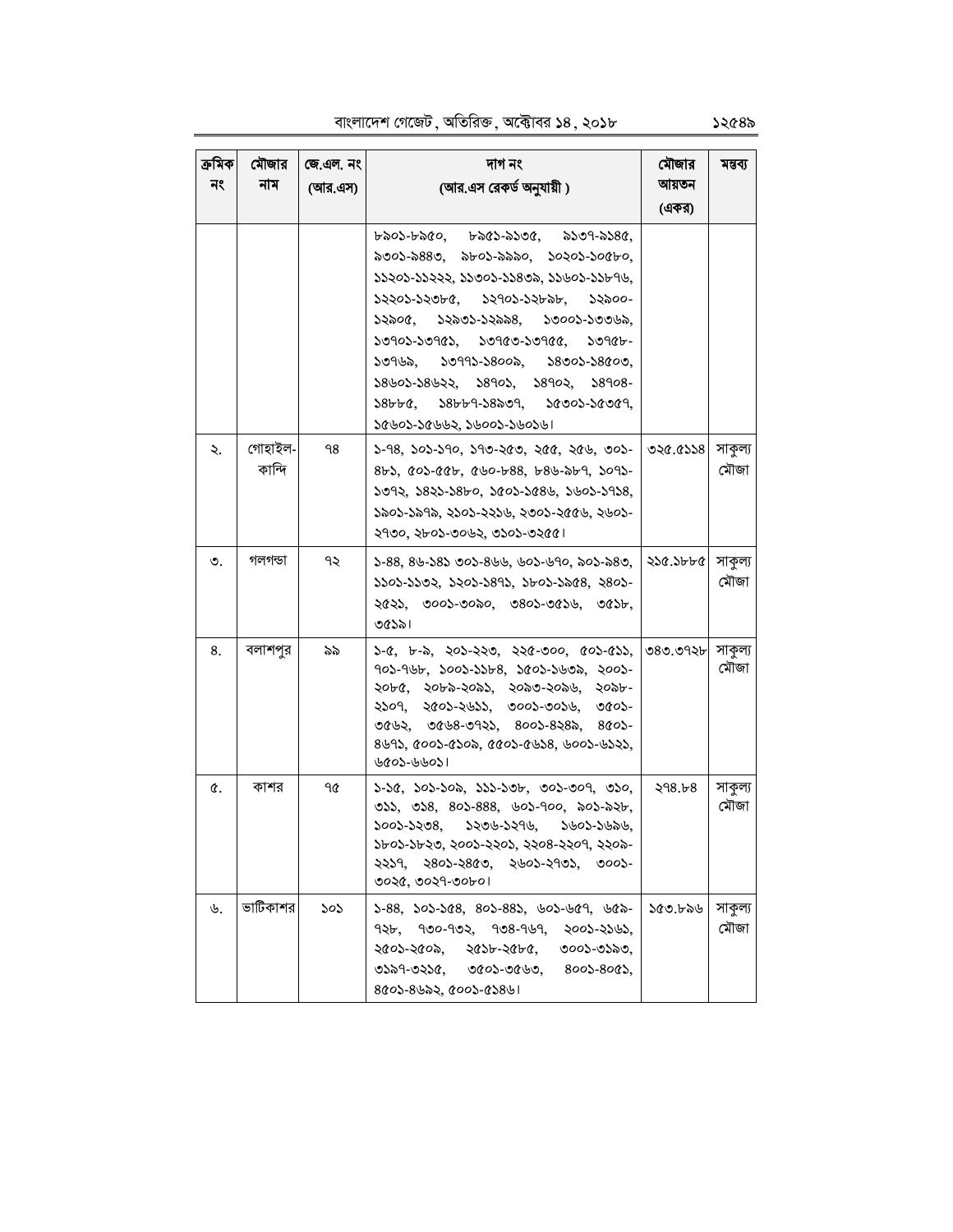# বাংলাদেশ গেজেট, অতিরিক্ত, অক্টোবর ১৪, ২০১৮

| ক্ৰমিক | মৌজার           | জে.এল. নং | দাগ নং                                                                                                                                                                                                                                                                                                    | মৌজার     | মন্তব্য         |
|--------|-----------------|-----------|-----------------------------------------------------------------------------------------------------------------------------------------------------------------------------------------------------------------------------------------------------------------------------------------------------------|-----------|-----------------|
| নং     | নাম             | (আর.এস)   | (আর.এস রেকর্ড অনুযায়ী )                                                                                                                                                                                                                                                                                  | আয়তন     |                 |
|        |                 |           |                                                                                                                                                                                                                                                                                                           | (একর)     |                 |
| ٩.     | সেহড়া          | ১০২       | $5 - 000, 005 - 000, 005 - 000, 0005 - 000,$<br>১৫০১-১৫৯৪,<br>২০০১-২১৮১, ২৫০১-২৫৩৩,<br>২৫৩৫-২৬৪৭, ৩০০১-৩১৭৪, ৩৫০১-৩৫৫৭,<br>800১-8২৬১, 8৫0১-8৫১৯, ৫00১-৫০৮১, ৫৫০১-<br>$(893, 600) - 6308$                                                                                                                  | ২৫০.৫১১৫  | সাকুল্য<br>মৌজা |
| ৮.     | কৃষ্ণপুর        | ১০০       | ১-৭৯, ৫০১-৬২৬, ১০০১-১১২৭, ১১২৯, ১৫০১-  <br>১৬২৩, ২০০১-২০৬৫, ২৫০১-২৬৭৩।                                                                                                                                                                                                                                    | ৮৩.৭১৭৩   | সাকুল্য<br>মৌজা |
| ৯.     | কেওয়া-<br>খালী | ৯৮        | ১-৬৩, ৬৫-৭০, ২০১-২৩৩, ৪০১-৫০৪, ৭০১-৮০৭,<br>১০০১-১০৬৬,<br>১৩০১-১৩৮৯, ১৬০১-১৮০৩,<br>২০০১-২০১৪,<br>২২০১-২২৬৬,<br>২৪০১-২৪৩৬.<br>২৬০১-২৭৬৪, ২৮০১-২৯৩৫, ৩৩০১-৩৪৪৭,<br>090১-0920, 820১-828৮, 8৬0১-899৮, ৫০০১-<br>৫১৭১, ৫৫০১-৫৫১১, ৬০০১-৬০২৭, ৬২০১-৬২১৩,<br>$680$ 2-6808, 6602-6622, 6902-6920,<br>$9005 - 90501$ | ৫১০.৭২    | সাকুল্য<br>মৌজা |
| 50.    | চকছত্রপুর       | ৯৫        | ১-২০, ২০১-২২৬, ৪০১-৪১৫, ৬০১-৬৩৩,<br>৮০১-৮৭১, ১০০১-১০৭৭।                                                                                                                                                                                                                                                   | ৯৫.৩৭৮৭   | সাকুল্য<br>মৌজা |
| 55.    | রাক্তা          | ৯৬        | ১০১-১১৩,<br>১-১০,<br>$\alpha$ S-b-8,<br>১৫১-১৮৬,<br>২৫১-২৬৫, ৩০১-৩০৫।                                                                                                                                                                                                                                     | ৯১.৬২৮৪   | সাকুল্য<br>মৌজা |
| ১২.    | ঢোলাদিয়া       | 92        | ১-৫৯, ২০১-২৩৬, ২৩৮-২৫১, ৪০১-৪৫৪, ৬০১-  <br>৬২১, ৭০১, ৮০১-৮৩৭, ৯০১-১০৩২, ১২০১-<br>১৩৭৬, ১৫০১-১৬০৬, ১৮০১-১৮৩৫,<br>১৯০১-<br>১৯৯২, ২২০১-২২৩৬, ২৪০১-২৪৮১,<br>২৬০১-<br>২৬৬৮।                                                                                                                                    | ২৫২.৪৭৯২। | সাকুল্য<br>মৌজা |
| ১৩.    | মাসকান্দা       | ১০৩       | ১-৯৬, ২০১-৩১৮, ৩২০-৩৮৮, ৬০১-৬৩০, ৮০১-  ২৯৮.২০৮৩  সাকুল্য<br>৯১০, ৯১৩-৯২৭, ৯২৯, ১০০১-১০৭৪,১০৭৬-১২২৭,<br>১৩০১-১৪৩৪, ১৫০১-১৬২৮, ১৮০১-১৮১২, ১৮১৪-<br>১৮৩০, ১৯০১-২০৬০, ২২০১-২৩৬৩, ২৩৬৬-<br>২৩৬৮, ২৫০১-২৫৬৪, ২৭০১-২৭৯৪।                                                                                         |           | মৌজা            |
| 58.    | বয়রা<br>ভালুকা | ৯৪        | ১-১২৪২, ২০০১-৩৯৬৬, ৬০০১-৬৩৩১, ৬৩৩৩-<br>৬৪৯১, ৬৪৯৩-৬৭৬৭, ৬৭৬৯-৭২৮৩।                                                                                                                                                                                                                                        | ১৪৩১.৩৩   | সাকুল্য<br>মৌজা |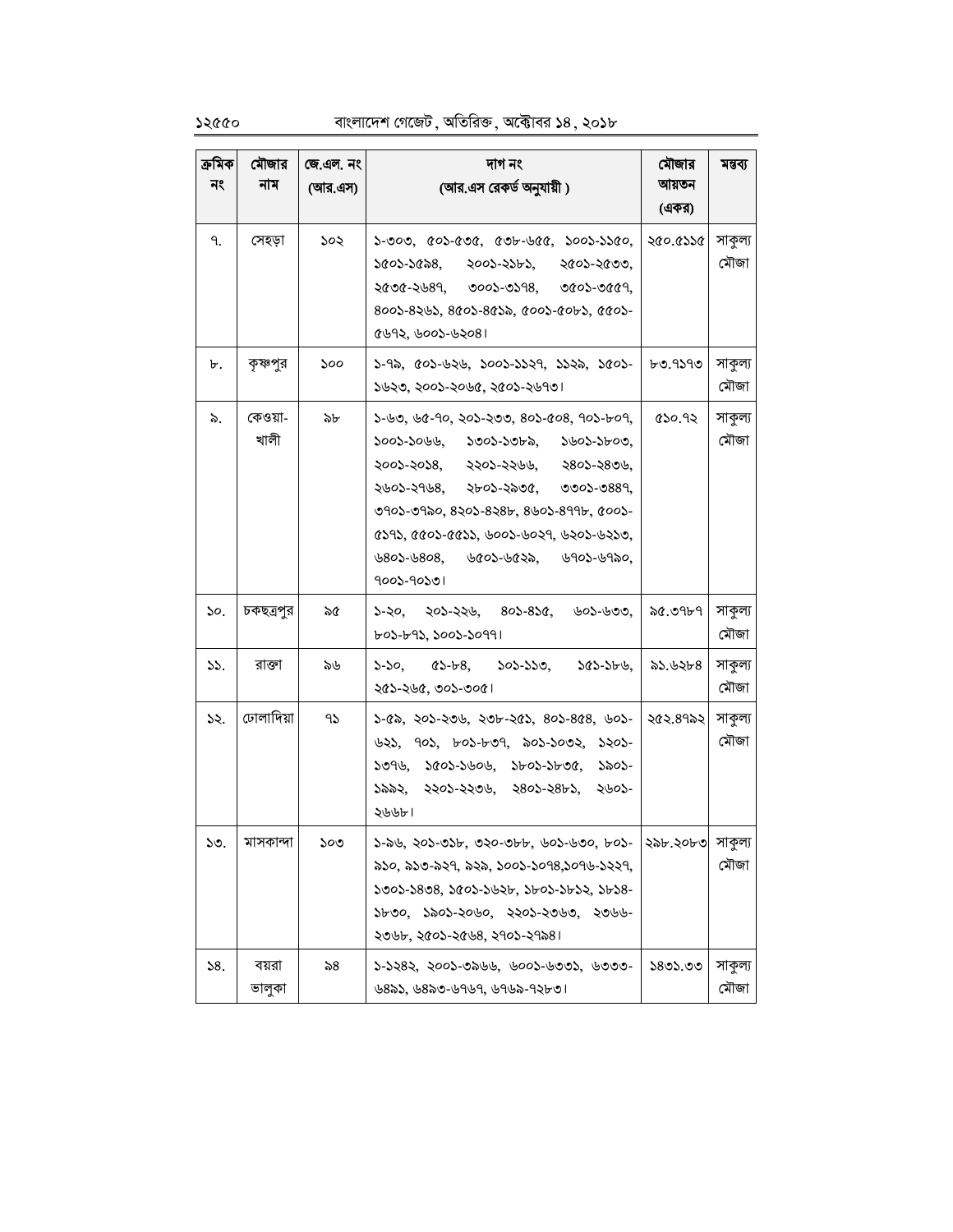বাংলাদেশ গেজেট , অতিরিক্ত , অক্টোবর ১৪ , ২০১৮

| ক্ৰমিকা<br>নং | মৌজার<br>নাম | জে.এল. নং <br>(আর.এস) | দাগ নং<br>(আর.এস রেকর্ড অনুযায়ী )                                                                                                                                                                                                                                                                                                                                                                                                                                                                                                                                                                                                                                                                                                                                                                                                                                                                                                                                                                                                                                                                                                                                                                                                                                                                                                                                                                                                                                                                                                                                                                                                                                                                                                                                                                                                                                                                                                                                                                                                                                                                                                                                      | মৌজার<br>আয়তন<br>(একর) | মন্তব্য         |
|---------------|--------------|-----------------------|-------------------------------------------------------------------------------------------------------------------------------------------------------------------------------------------------------------------------------------------------------------------------------------------------------------------------------------------------------------------------------------------------------------------------------------------------------------------------------------------------------------------------------------------------------------------------------------------------------------------------------------------------------------------------------------------------------------------------------------------------------------------------------------------------------------------------------------------------------------------------------------------------------------------------------------------------------------------------------------------------------------------------------------------------------------------------------------------------------------------------------------------------------------------------------------------------------------------------------------------------------------------------------------------------------------------------------------------------------------------------------------------------------------------------------------------------------------------------------------------------------------------------------------------------------------------------------------------------------------------------------------------------------------------------------------------------------------------------------------------------------------------------------------------------------------------------------------------------------------------------------------------------------------------------------------------------------------------------------------------------------------------------------------------------------------------------------------------------------------------------------------------------------------------------|-------------------------|-----------------|
| ১৫.           | ছত্রপুর      | ৯৭                    | ১-৫১. ২০১-২৪৪. ৩০১-৩৭৫. ৪০২-৪৯৬. ৭০১-<br>৮৭৯, ১০০১-১১১৯, ১৪০১-১৫৮৯, ১৯০১-২০০৩,<br>২১০২-২১১৯, ২২০১-২২৮১, ২৪০১-২৪২০, ২৫০১-<br>২৫০৮, ২৬০১-২৬২৯, ২৭০১-২৭১০, ২৮০১-<br>২৮২১, ২৯০১-২৯৩২, ৩২০১-৩২১৫, ৩৩০১,<br>$0000, 0800 - 0808, 0000 - 0000, 0000 -$<br>৩৬০৯, ৩৭০১-৩৭০৭, ৩৮০১-৩৮১১, ৩৯০১-<br>৩৯৩৩, ৪০০১-৪০৩৩, ৪১০১-৪১০৯, ৪২০১-৪২০৯,<br>$800$ ১-80৯৬, 890১-8৯৮৬, 0২০১-0৩৫২,<br>$\alpha$ . $\alpha$ . $\alpha$ , $\alpha$ . $\alpha$ . $\alpha$ . $\alpha$ . $\alpha$ . $\alpha$ . $\alpha$ . $\alpha$ . $\alpha$ . $\alpha$ . $\alpha$ . $\alpha$ . $\alpha$ . $\alpha$ . $\alpha$ . $\alpha$ . $\alpha$ . $\alpha$ . $\alpha$ . $\alpha$ . $\alpha$ . $\alpha$ . $\alpha$ . $\alpha$ . $\alpha$ . $\alpha$ . $\alpha$ . $\alpha$ . $\alpha$ . $\alpha$ . $\alpha$ . $\alpha$ . $\alpha$ . $\alpha$ .<br>$600 - 620$ b, $6800 - 6600$ , $6900 - 6900$<br>$\bigtriangledown$ $\bigtriangledown$ $\bigtriangledown$ $\bigtriangledown$ $\bigtriangledown$ $\bigtriangledown$ $\bigtriangledown$ $\bigtriangledown$ $\bigtriangledown$ $\bigtriangledown$ $\bigtriangledown$ $\bigtriangledown$ $\bigtriangledown$ $\bigtriangledown$ $\bigtriangledown$ $\bigtriangledown$ $\bigtriangledown$ $\bigtriangledown$ $\bigtriangledown$ $\bigtriangledown$ $\bigtriangleup$ $\bigtriangledown$ $\bigtriangleup$ $\bigtriangleup$ $\bigtriangleup$ $\bigtriangleup$ $\bigtriangleup$ $\bigtriangleup$ $\bigtriangle$<br>৭১০১-৭১৮৫, ৭৪০১-৭৫৭৯, ৭৮০১-৭৮৮৯, ৮২০১-<br>$b390, b603-b608, b603-b668, b660-$<br>$b$ $\alpha$ , $\beta$ , $b$ , $\alpha$ , $\beta$ , $\alpha$ , $\beta$ , $\alpha$ , $\beta$ , $\beta$ , $\beta$ , $\beta$ , $\beta$ , $\beta$ , $\beta$ , $\beta$ , $\beta$ , $\beta$ , $\beta$ , $\beta$ , $\beta$ , $\beta$ , $\beta$ , $\beta$ , $\beta$ , $\beta$ , $\beta$ , $\beta$ , $\beta$ , $\beta$ , $\beta$ , $\beta$ , $\beta$ , $\beta$ , $\beta$ , $\beta$ , $\$<br>৯৪৫৩, ৯৬০১-৯৬১১, ৯৭০১-৯৭০৮, ৯৭১০-<br>৯৭২৩, ৯৮০১-৯৯০০, ১০০০১-১০১০৬, ১০৪০১-<br>১০৪৩১, ১০৪৩৬-১০৪৫৯, ১০৪৬৪-১০৪৮৩,<br>১০৮০১-১০৮৭৭, ১১০০১-১১০৪০, ১১২০১-১১২৫৪,<br>১১৫০১-১১৫৪৯, ১১৮০১-১১৮৭৬, ১২২০১-১২২৭৭,<br>১২৬০১-১২৬৬১, ১২৯০১-১২৯৮৯, ১৩২০১-<br>১৩২৯৩, ১৩৫০১-১৩৬০৩, ১৩৭০১-১৩৮০০,<br>১৩৯০১-১৪০০৫। | ১৭২৪.০০                 | সাকুল্য<br>মৌজা |
| ১৬.           | আকুয়া       | ১০৪                   | ১-১২৫, ২০২-২১০, ২৬১, ২৬২অং, ২৬৩,২৮৫-  ১২৩৮.০৪৪ আংশিক<br>২৯৯, ৩০০অং, ৩০৩, ৩০৫-৩০৭, ৪০১-৪৩৩,<br>$800 - 8b$ , $8b0, 00$ , $400 - 600$ , $90 - 929, b0$<br>৯৪৮, ১০০১-১১২০, ১১৫১-১৪৬৮, ১৬০১-১৯৪০,<br>১৯৪২, ২০০১-২২১৭, ২২২০-২২২৪, ২২২৭-২২৩৩,<br>২২৩৫-২২৫৯, ২৪০১-২৪৪২, ২৪৪৪-২৫৯৯, ২৮১২-<br>২৮৩৯, ২৯০১-২৯৫৭, ২৯৭৫অং, ২৯৭৭অং,<br>২৯৭৮-২৯৮২, ২৯৮৪-২৯৮৮, ৩১০১-৩২৭৪,<br>$080$ 2-0662, 0602-0682, 0902-0909,<br>৩৭৩৮অং, ৩৭৩৯অং, ৩৭৪০অং, ৩৭৪৩অং,<br>৩৭৪৪অং, ৩৭৪৯, ৩৯০১-৩৯৬৮, ৩৯৬৯অং,<br>৩৯৭০অং, ৩৯৭১অং, ৩৯৭২অং, ৩৯৭৩-৩৯৭৮,                                                                                                                                                                                                                                                                                                                                                                                                                                                                                                                                                                                                                                                                                                                                                                                                                                                                                                                                                                                                                                                                                                                                                                                                                                                                                                                                                                                                                                                                                                                                                                                                                                                            |                         | মৌজা            |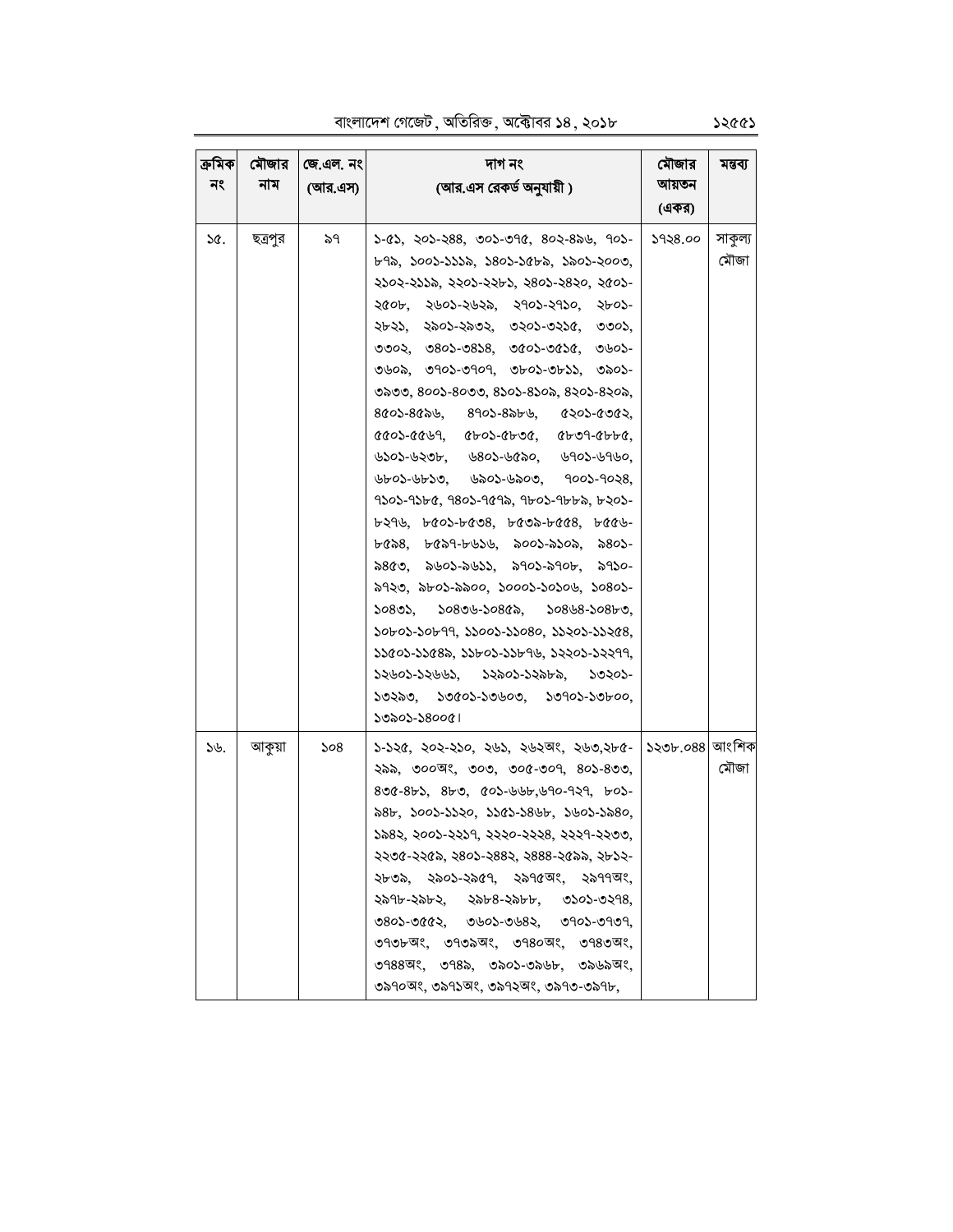# $32662$  বাংলাদেশ গেজেট, অতিরিক্ত, অক্টোবর  $38, 203b$

| ক্ৰমিকা | মৌজার   | জে.এল. নং | দাগ নং                                                                                                                                                                                                                                                                                                                                                                                                                                                                                                                                                                                                                                                                                                                                                                                                                                                                                                                                                                                                                                                                                                                                                                                                                                                                                                                                                                                                                                                                                                                                                                                                                              | মৌজার   | মন্তব্য         |
|---------|---------|-----------|-------------------------------------------------------------------------------------------------------------------------------------------------------------------------------------------------------------------------------------------------------------------------------------------------------------------------------------------------------------------------------------------------------------------------------------------------------------------------------------------------------------------------------------------------------------------------------------------------------------------------------------------------------------------------------------------------------------------------------------------------------------------------------------------------------------------------------------------------------------------------------------------------------------------------------------------------------------------------------------------------------------------------------------------------------------------------------------------------------------------------------------------------------------------------------------------------------------------------------------------------------------------------------------------------------------------------------------------------------------------------------------------------------------------------------------------------------------------------------------------------------------------------------------------------------------------------------------------------------------------------------------|---------|-----------------|
| নং      | নাম     | (আর.এস)   | (আর.এস রেকর্ড অনুযায়ী)                                                                                                                                                                                                                                                                                                                                                                                                                                                                                                                                                                                                                                                                                                                                                                                                                                                                                                                                                                                                                                                                                                                                                                                                                                                                                                                                                                                                                                                                                                                                                                                                             | আয়তন   |                 |
|         |         |           |                                                                                                                                                                                                                                                                                                                                                                                                                                                                                                                                                                                                                                                                                                                                                                                                                                                                                                                                                                                                                                                                                                                                                                                                                                                                                                                                                                                                                                                                                                                                                                                                                                     | (একর)   |                 |
| ১৬.     | আকুয়া  | ১০৪       | ৩৯৭৯অং, ৩৯৮৪অং, ৩৯৮৫অং, ৩৯৮৬অং, ১২৩৮.০৪৪ আংশিক<br>৩৯৯১অং, ৩৯৯২-৪০৩৬, ৪০৩৭অং, ৪০৪০অং,<br>৪০৪১, ৪০৪২অং, ৪২২৪অং, ৪২২৫অং, ৪২২৬অং,<br>৪২২৭অং, ৪২২৮অং, ৪২৩০অং, ৪২৩১অং,<br>৪২৩৭অং, ৪২৩৮অং, ৪২৪০অং, ৪২৪১অং, ৪২৪২-<br>$8$ ২৯৭, $8$ ২৯৮অং, $88$ ০১- $88$ ৩১, $88$ ৩৬- $8$ ৬০৬,<br>$8902 - 8902, 8908 - 8585, 6502 - 6820, 6822 -$<br>$(800, 0000 - 0010, 0010 - 0100, 0100 - 0000)$<br>$(125, 1005 - 1005)$ 6305-6220, 6105-<br>$\bigcup_{i=1}^{n}$ $\bigcup_{i=1}^{n}$ $\bigcup_{i=1}^{n}$ $\bigcup_{i=1}^{n}$ $\bigcup_{i=1}^{n}$ $\bigcup_{i=1}^{n}$ $\bigcup_{i=1}^{n}$ $\bigcup_{i=1}^{n}$ $\bigcup_{i=1}^{n}$ $\bigcup_{i=1}^{n}$ $\bigcup_{i=1}^{n}$ $\bigcup_{i=1}^{n}$ $\bigcup_{i=1}^{n}$ $\bigcup_{i=1}^{n}$ $\bigcup_{i=1}^{n}$ $\bigcup_{i=1}^{n$<br>৭০৯০, ৭৩০১-৭৫৭৫, ৭৭০১-৭৯১২, ৮০০৩-<br>৮০৭৮, ৮২০১-৮২৪১, ৮২৪৪অং, ৮২৪৫-৮২৮৮,<br>৮২৯০, ৮৪০৯, ৮৪২৯অং, ৮৪৩০, ৮৪৩১, ৮৪৪৫-<br>৮৪৫৮, ৮৪৫৯অং,৮৫৫১- ৮৫৫৩, ৮৫৫৪অং,<br>৮৫৫৫-৮৫৮১, ৮৫৮২অং, ৮৫৮৩-৮৬১৫, ৮৬৩৭,<br>$b$ ৬৩৮অং, ৮৬৩৯-৮৬৫৭, ৮৭২৩-৮৭৩১,<br>৮৭৩২অং, ৮৭৩৫অং, ৮৭৭১অং, ৮৯০৮অং,<br>৮৯০৯অং, ৮৯১০অং, ৮৯১৫অং, ৮৯১৭অং,<br>৮৯১৮,৮৯১৯অং, ৮৯২০অং, ৮৯৫৪অং, ৮৯৫৫অং,<br>৮৯৫৭ অং, ৮৯৫৮-৮৯৬০, ৯০৫১অং, ৯০৫২অং,<br>৯০৫৩-৯০৮৪, ৯১৫১-৯১৭১, ৯২০১-৯২৩৫,<br>৯৩০১অং, ৯৩০২অং, ৯৩০৩-৯৩৬৯, ৯৩৭০ অং,<br>৯৩৭১অং, ৯৩৭২অং, ৯৩৭৩অং, ৯৩৭৪-৯৩৮৮,<br>৯৪৫১-৯৬৬৭, ৯৭০১-৯৮৭০, ৯৯০১-১০০৮৩,<br>$50505 - 50506$ , $50005 - 50092$ , $50865 -$<br>১০৫৯৪, ১০৬৫১-১০৭২০, ১০৮০১-১০৯০৯,<br>১১০০১-১১০৬৩, ১১১০১- ১১১৮৮, ১১৩০১-<br>১১৩৪৩, ১১৪৫১-১১৪৮৫, ১১৬০১-১১৬৫৬, ১১৭০১-<br>১১৭৫৫,<br>১১৮৫১-১১৯৬২,<br>১২০৫১-১২০৭২.<br>১২০৭৪-১২১১১, ১২২০১-১২২৫৪, ১২৪০১-১২৪৫৭,<br>১২৫০১-১২৫১৮, ১২৫৫১-১২৫৯২, ১২৭০১-১২৭৪৭,<br>১২৮৫১-১২৮৫৬, ১২৯০১-১২৯২২। |         | মৌজা            |
| 59.     | বাড়েরা | ১০৭       | ১-১৫৩৫,২০০১-২৫৯২,<br>২৫৯৪-২৫৯৬,<br>৩০০১-<br>$8$ ) $600$ $-600$ $-600$ $-600$ $-630$<br>৬৫০১-<br>৮৩৫৫, ৮৫০১-৮৭৯৭।                                                                                                                                                                                                                                                                                                                                                                                                                                                                                                                                                                                                                                                                                                                                                                                                                                                                                                                                                                                                                                                                                                                                                                                                                                                                                                                                                                                                                                                                                                                    | ১৭২৬.০৩ | সাকুল্য<br>মৌজা |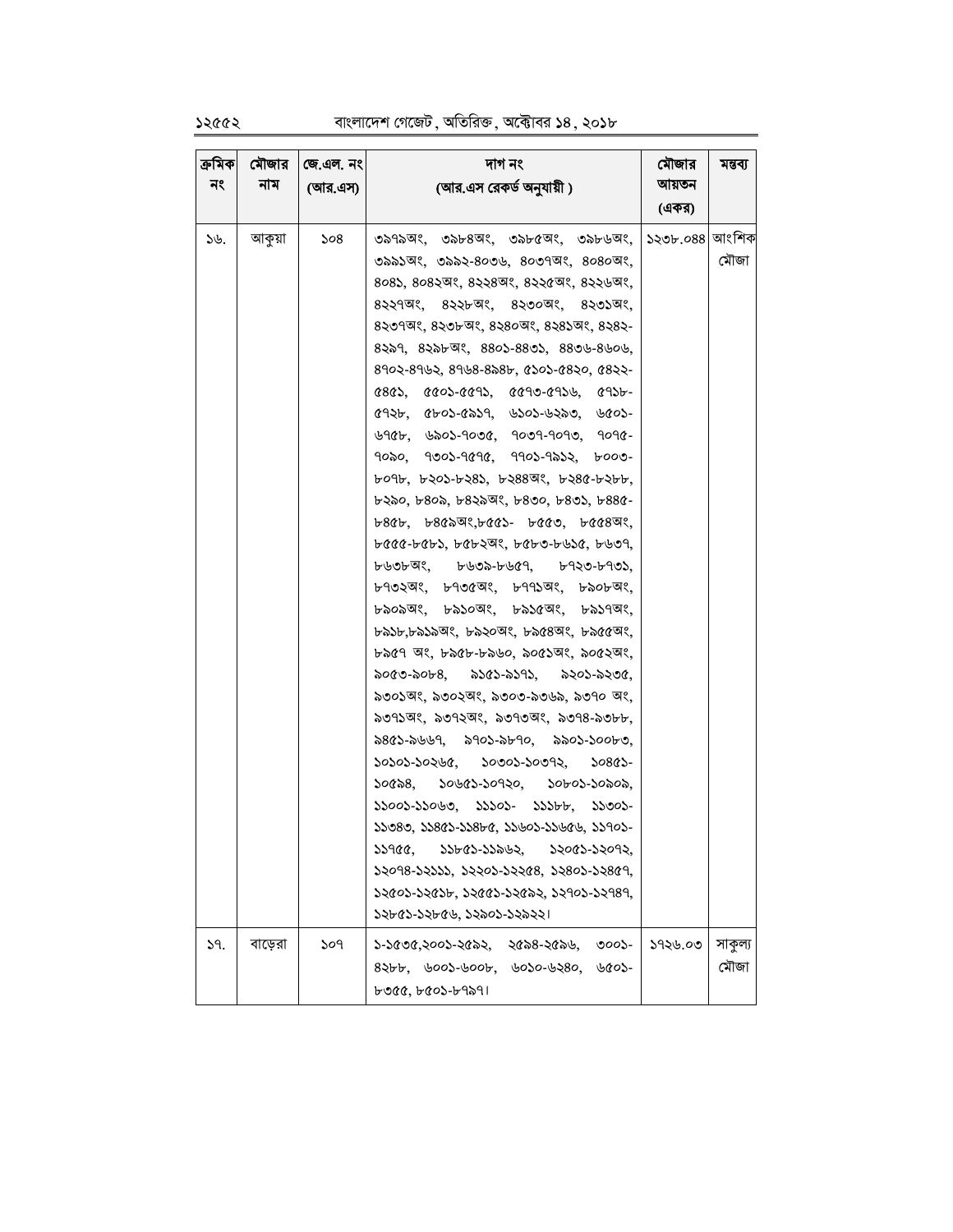বাংলাদেশ গেজেট, অতিরিক্ত, অক্টোবর ১৪, ২০১৮

| ক্ৰমিক<br>নং | মৌজার<br>নাম     | জে.এল. নং<br>(আর.এস) | দাগ নং<br>(আর.এস রেকর্ড অনুযায়ী )                                                                                                                                                                                  | মৌজার<br>আয়তন<br>(একর) | মন্তব্য         |
|--------------|------------------|----------------------|---------------------------------------------------------------------------------------------------------------------------------------------------------------------------------------------------------------------|-------------------------|-----------------|
| ১৮.          | কল্পা            | ৭৩                   | $5 - 90b$                                                                                                                                                                                                           | ২০২.৯৫                  | সাকুল্য<br>মৌজা |
| ১৯.          | চর সেহড়া        | 99                   | ১-২০, ৩২-৩৮                                                                                                                                                                                                         | 90.b¢                   | সাকুল্য<br>মৌজা |
| ২০.          | হাসিবাসী         | ৬৯                   | ১-৩২৮                                                                                                                                                                                                               | ৮১.৭৯                   | সাকুল্য<br>মৌজা |
| ২১.          | বাদেকল্পা        | ১০৫                  | ১-২০৭, ২০৯-৬৭৮, ২০০১-৩৪৮৫                                                                                                                                                                                           | 0.509                   | সাকুল্য<br>মৌজা |
| ২২.          | বাইসা খাই        | ৬২                   | $5 - 08$                                                                                                                                                                                                            | ৮০.১৬                   | সাকুল্য<br>মৌজা |
| ২৩.          | খাগডহর           | 90                   | ১-৯৫৮, ২০০১-২৯৭২, ৪০০১-৪০৪০, ৪০৪২-৪৮২৫                                                                                                                                                                              | ১১৬৫.৬৫                 | সাকুল্য<br>মৌজা |
| ২8.          | সুতিয়াখালী      | ১২৫                  | ১-১৯৪৭, ৩০০১-৫৩৩৮                                                                                                                                                                                                   | ১২০০.০৭                 | সাকুল্য<br>মৌজা |
| ২৫.          | রহমতপুর          | ৬৭                   | ১-২৬১, ৯৭৯-৯৮১                                                                                                                                                                                                      | ৮১.৭৩                   | আংশিক<br>মৌজা   |
| ২৬.          | কিসমত            | ৬১                   | $5 - 96$ ৬, 96৮-১১৩৫, ১১৪৬-১১৪৮, ১১৫9-১৫৪৮।                                                                                                                                                                         | ৩৯৬.৮০                  | সাকুল্য<br>মৌজা |
| ২৭.          | বেলতলী           | 558                  | ১-১১৪২।                                                                                                                                                                                                             | ৩৬৬.৮৬                  | সাকুল্য<br>মৌজা |
| ২৮.          | দাপুনিয়া        | ১০৬                  | ২৮৭৯-২৯৬৬,<br>$8558 - 8559,$<br>৩০১১-৩৪৬৫,<br>8866-69921                                                                                                                                                            | 8b9.0b                  | আংশিক<br>মৌজা   |
| ২৯.          | চর<br>ঈশ্বরদিয়া | ঀ৮                   | $5 - 5058$ , $5005 - 5909$ , 0005-005C,<br>৩৩১৭,<br>$800$ ১-৫২৯৮, ৫৩০০- ৫৩২০, ৫৩৩২-৫৩৫৩,<br>$0000 - 0000$ , $0000 - 0000$ , $0000 - 0000$ ,<br>$50005 - 55600$ , $50005 - 50060$ , $50069 -$<br>১৩৬৫৮, ১৬০০১-১৬৪০৪। | $8$ ২৭৮.৮০              | সাকুল্য<br>মৌজা |
| ৩ $\circ$ .  | গোবিন্দপুর       | QΟ                   | $5 - 600$ , $5000 - 5650$ , $5650 - 5068$ , $5005 - 5000$<br>২১২৪, ৪০০১-৪৯৫১।                                                                                                                                       | ১২২২.২৫                 | সাকুল্য<br>মৌজা |